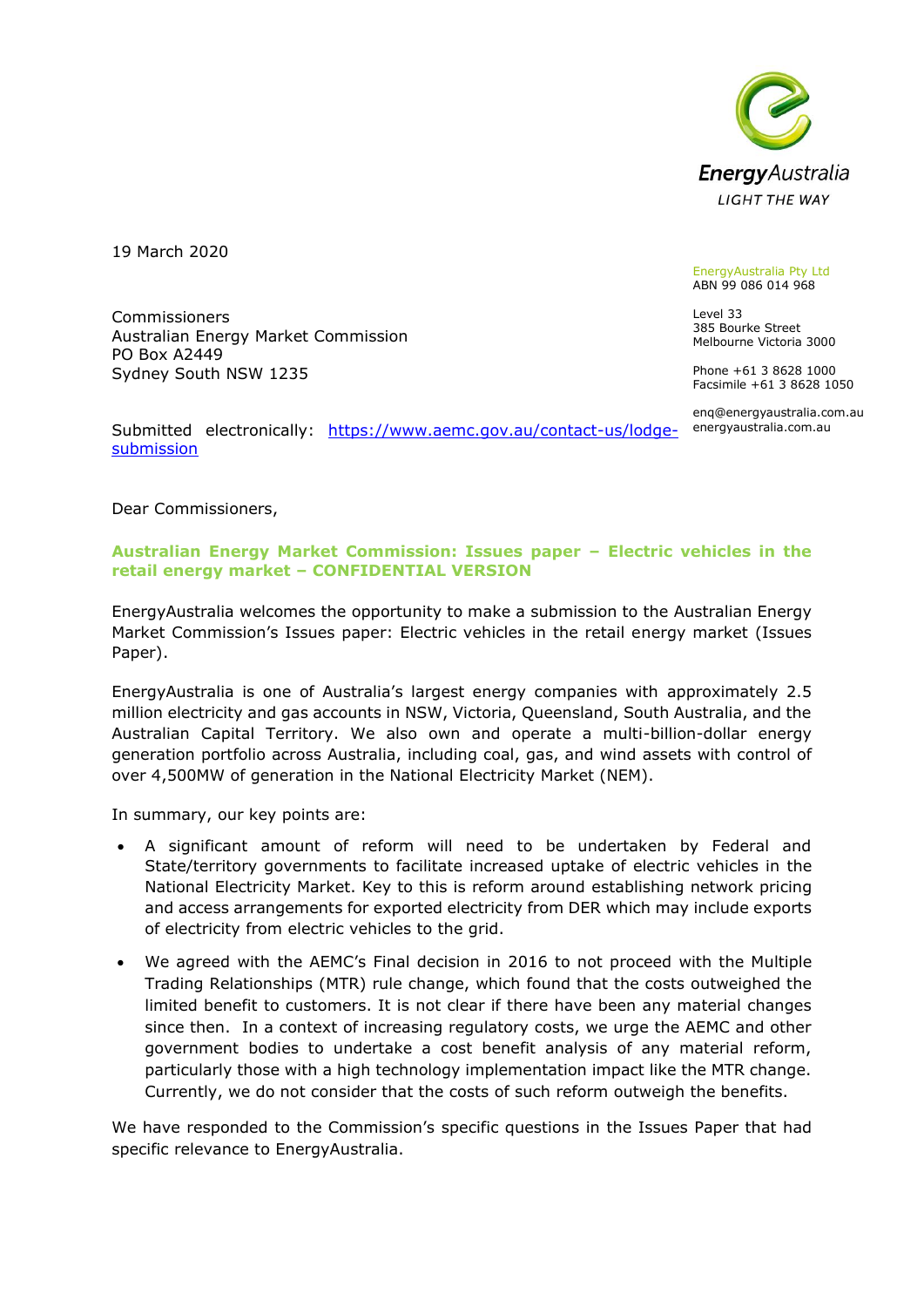Should you have any questions in relation to this submission, please contact Selena Liu [\(Selena.liu@energyaustralia.com.au](mailto:Selena.liu@energyaustralia.com.au) or 03 8628 1548).

Regards,

Sarah Ogilvie Industry Regulation Leader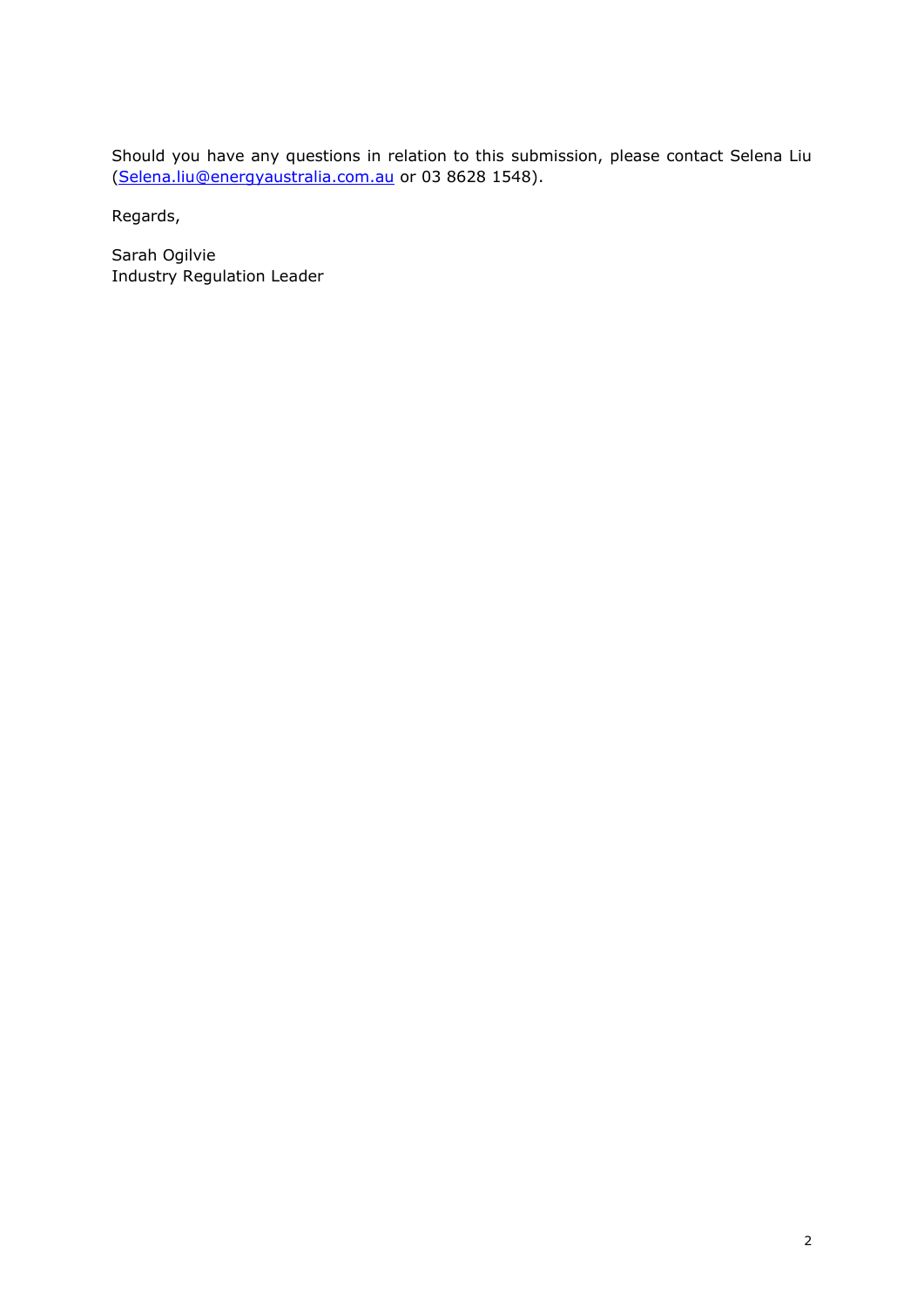# **1. Context: Are there any other contextual developments the Commission should consider in relation to EV uptake and use in Australia?**

We agree with the AEMC's discussion in the Issues paper on the matters that are relevant context for the uptake of electrical vehicles in the Australian market. The AEMC should also consider the Energy Security Board's (ESB) work on a two-sided market and the role that distributed energy resources (DER) could play, and the Distributed Energy Integration Program's (DEIP) work on network pricing and access arrangements.

As the AEMC would be aware, a significant amount of reform will need to be undertaken by Federal and State/territory governments to facilitate increased uptake of electric vehicles in the National Electricity Market (NEM). Central to this, is the ESB's market design for 2025 which includes consideration of a two-sided market.

EnergyAustralia sees electric vehicles as an important factor in the two-sided market. They provide an opportunity to:

- create new retail products for consumption of electricity by electric vehicles,
- manage consumption (i.e. load shift) and provide demand response functionality potentially reducing overall wholesale market costs for customers, and
- export electricity back into the grid at times of high grid demand to reduce reliability and security pressures (if advances in hardware, and network arrangements support this).

The high capacity of electric vehicle batteries means that they may have particularly effective application for the last two listed opportunities above.

DEIP's work on network pricing and access arrangements to support investment in DER is key. Particularly with regards to network arrangements and who should fund grid augmentations required for uptake of DER, including potentially exported electricity from electric vehicles to the grid.

We understand that an outcome of DEIP's work will be a Rule Change request to the AEMC, based on design principles, but that it may not select a specific option (e.g. firm access and export pricing). We therefore see that the AEMC will need to assess the options, through its consultation process. We emphasise that establishing network pricing and access arrangements for exported electricity from DER is important to providing certainty for investment in the electric vehicle market.

## **2. Role of Retailer: What challenges and opportunities, given the current role of retailers in the NEM, are EVs likely to provide retailers?**

As above, EnergyAustralia considers that electric vehicles present opportunities for energy management which will provide benefits for both customers and the broader wholesale market. The ability to optimise customer charging, and potentially export latent stored energy, will help to reduce energy costs for EV owners, but also reduce total system costs for all customers.

[Confidential: Confidential information has been omitted for the purposes of section 24 of the Australian Energy Market Commission Establishment Act 2004 (SA) and sections 31 and 48 of the National Electricity Law.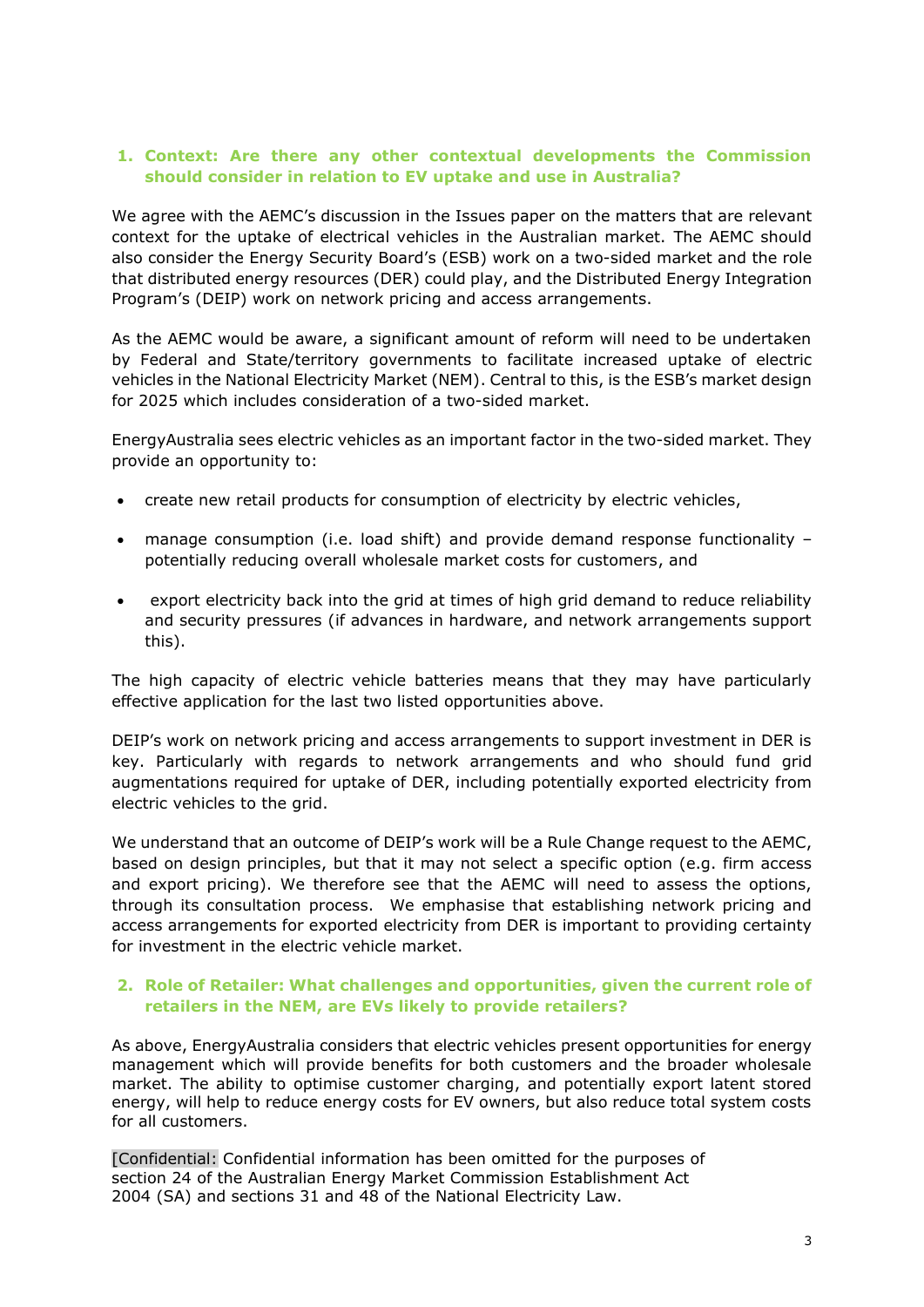- ]
- **3. Regulatory barriers:**
- **a) Do you consider that regulatory changes, like multiple trading relationships, that improve a consumer's ability to engage with multiple FRMPs at a household would enable innovative services and products to develop for EV consumers?**

We recognise that reforms that facilitate more than one retailer servicing a connection point, such as multiple trading relationships (MTR) as previously considered by the  $AEMC^{1}$ , may benefit competition. In theory, customers could contract with different retailers for household, electric vehicle and controlled load electricity supply. However, the regulatory costs of these arrangements (IT and operational costs borne by AEMO, distributors and retailers) should be balanced with the relatively small benefit to customers.

Since Power of Choice (1 December 2017), retailers have incurred very significant regulatory costs to implement retail market reforms.

[Confidential: Confidential information has been omitted for the purposes of section 24 of the Australian Energy Market Commission Establishment Act 2004 (SA) and sections 31 and 48 of the National Electricity Law.

# ]

We urge the AEMC and other government bodies to undertake a cost benefit analysis of any material reform, particularly those with a high technology implementation impact like the MTR change. We also encourage the AEMC to engage with the Australian Energy Market Operator (AEMO) to assess AEMO and industry's capacity to deliver further substantive reform programs at this time.

We agreed with the AEMC's final decision to not proceed with the MTR rule change, which found that the costs outweighed the limited benefit to customers. It is not clear if there have been any material changes since then.

In terms of customer benefit which costs should be measured against, customer benefit should be informed by:

- Number of potential users, and
- Customer testing to understand whether consumers would be interested in having multiple retailers.

<sup>1</sup> MTR using a newly established "settlement point" which is distinct from a connection point, and therefore avoids installing a second connection point. AEMC consultation available here: [https://www.aemc.gov.au/rule](https://www.aemc.gov.au/rule-changes/multiple-trading-relationships)[changes/multiple-trading-relationships](https://www.aemc.gov.au/rule-changes/multiple-trading-relationships)